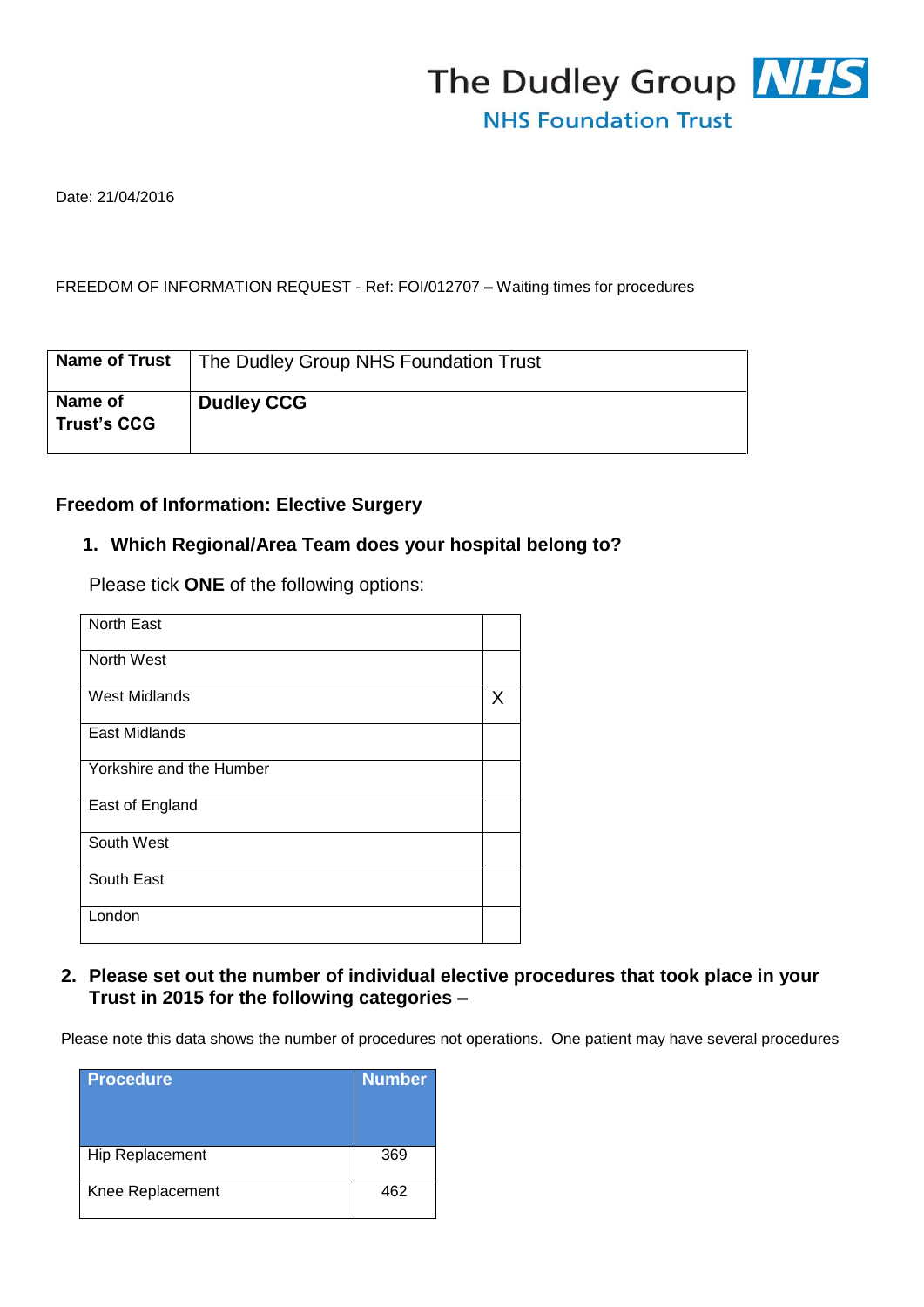| <b>Hernia Operations</b>           | 548  |
|------------------------------------|------|
| <b>Adenoid Operations</b>          | 22   |
| <b>Gallstone Operations</b>        | 437  |
| Tonsillectomies                    | 234  |
| <b>Cataract Operations</b>         | 1822 |
| <b>Bariatric Surgery</b>           | N/A  |
| <b>Gender Reassignment Surgery</b> | N/A  |

### **3. Please set out the mean average waiting time (in days), within your Trust, for each of the following procedures in 2015 – Please also include referral to treatment (RTT) waiting time**

The Trust does not hold waiting time by procedure statistics, but for information on RTT waits please go to: <https://www.england.nhs.uk/statistics/statistical-work-areas/rtt-waiting-times/>

| <b>Procedure</b>                   | <b>Average Waiting Time</b><br>(Days) | <b>Referral to Treatment</b> |
|------------------------------------|---------------------------------------|------------------------------|
| Hip Replacement                    |                                       |                              |
| Knee Replacement                   |                                       |                              |
| Hernia Operations                  |                                       |                              |
| <b>Adenoid Operations</b>          |                                       |                              |
| <b>Gallstone Operations</b>        |                                       |                              |
| Tonsillectomies                    |                                       |                              |
| <b>Cataract Operations</b>         |                                       |                              |
| <b>Bariatric Surgery</b>           |                                       |                              |
| <b>Gender Reassignment Surgery</b> |                                       |                              |

### **4. Please set out the number of patients who waited over 18 weeks, within your Trust, for each of the following procedures in 2015 –**

The Trust does not hold waiting time by procedure statistics

| <b>Procedure</b>       | Number of people who<br>waited over 18 weeks |
|------------------------|----------------------------------------------|
| <b>Hip Replacement</b> |                                              |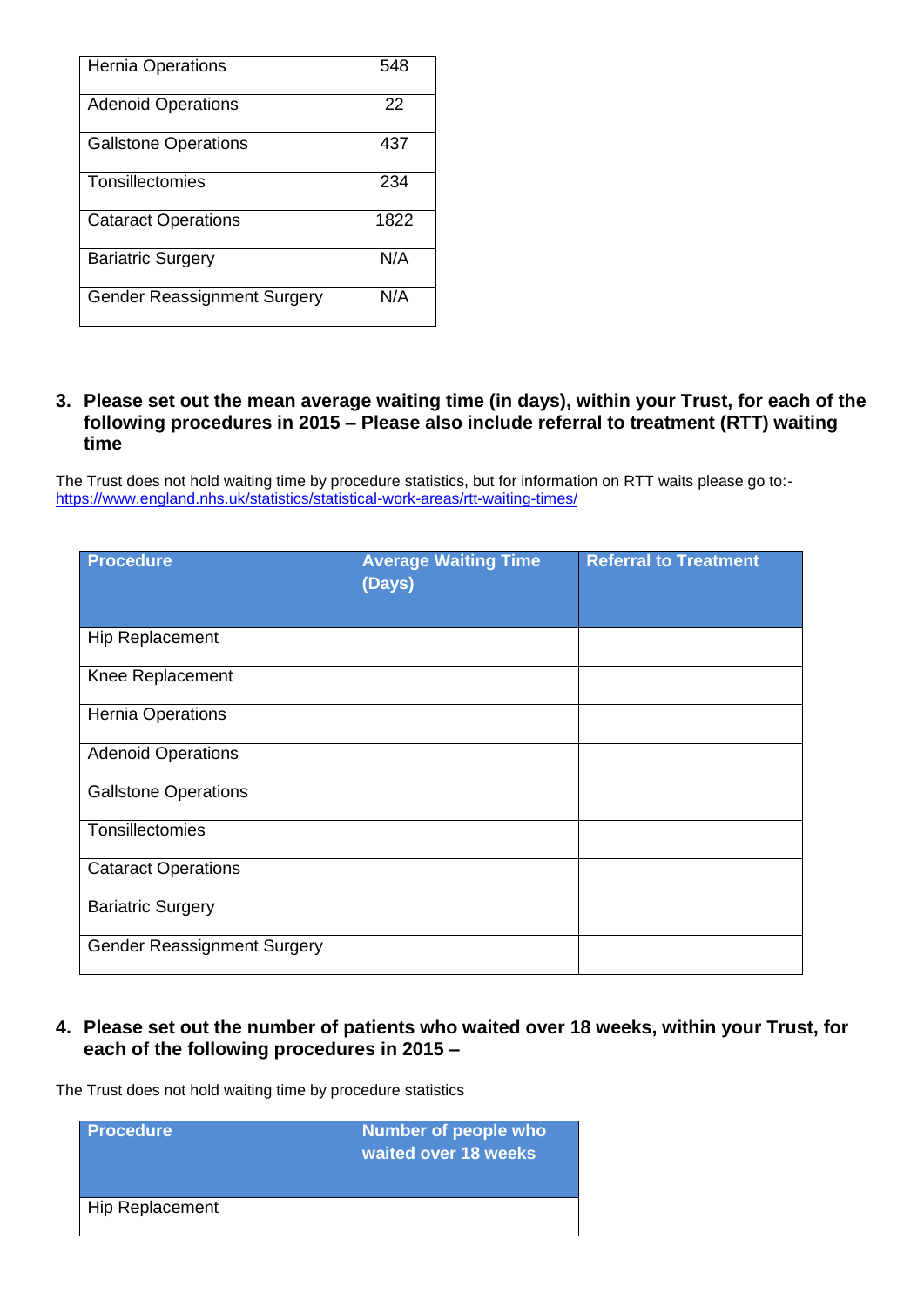| Knee Replacement                   |  |
|------------------------------------|--|
| <b>Hernia Operations</b>           |  |
| <b>Adenoid Operations</b>          |  |
| <b>Gallstone Operations</b>        |  |
| Tonsillectomies                    |  |
| <b>Cataract Operations</b>         |  |
| <b>Bariatric Surgery</b>           |  |
| <b>Gender Reassignment Surgery</b> |  |

**5. If a patients needs were to change while on the Trust's waiting list is there a process to recognise this?**

| Yes                                                                                                                                                                                             |  |
|-------------------------------------------------------------------------------------------------------------------------------------------------------------------------------------------------|--|
| There is no single specific process. If a patient's circumstances change they would either<br>speak with the consultant via telephone, or be brought in for a further outpatient<br>appointment |  |
| No                                                                                                                                                                                              |  |

If yes, please describe

## **6. What number of patient's surgeries were cancelled on the day in the calendar year of 2015?**

We record short notice theatre cancellations but cannot guarantee that the cancellation occurred on the same day. For further details please go to:-

https://www.england.nhs.uk/statistics/statistical-work-areas/cancelled-elective-

#### **reasons surgery is cancelled on the day?** operations/cancelled-ops-data/

| Scheduling errors – i.e. lack of theatre time, surgeon unavailable |  |
|--------------------------------------------------------------------|--|
| Patient not prepped – i.e. not fasted                              |  |
| Equipment shortages and/or lack of beds                            |  |
| Cancellation due to inadequate preoperative evaluation             |  |
| Patient failing to attend or operation no longer necessary         |  |

**7. Please tick the most common**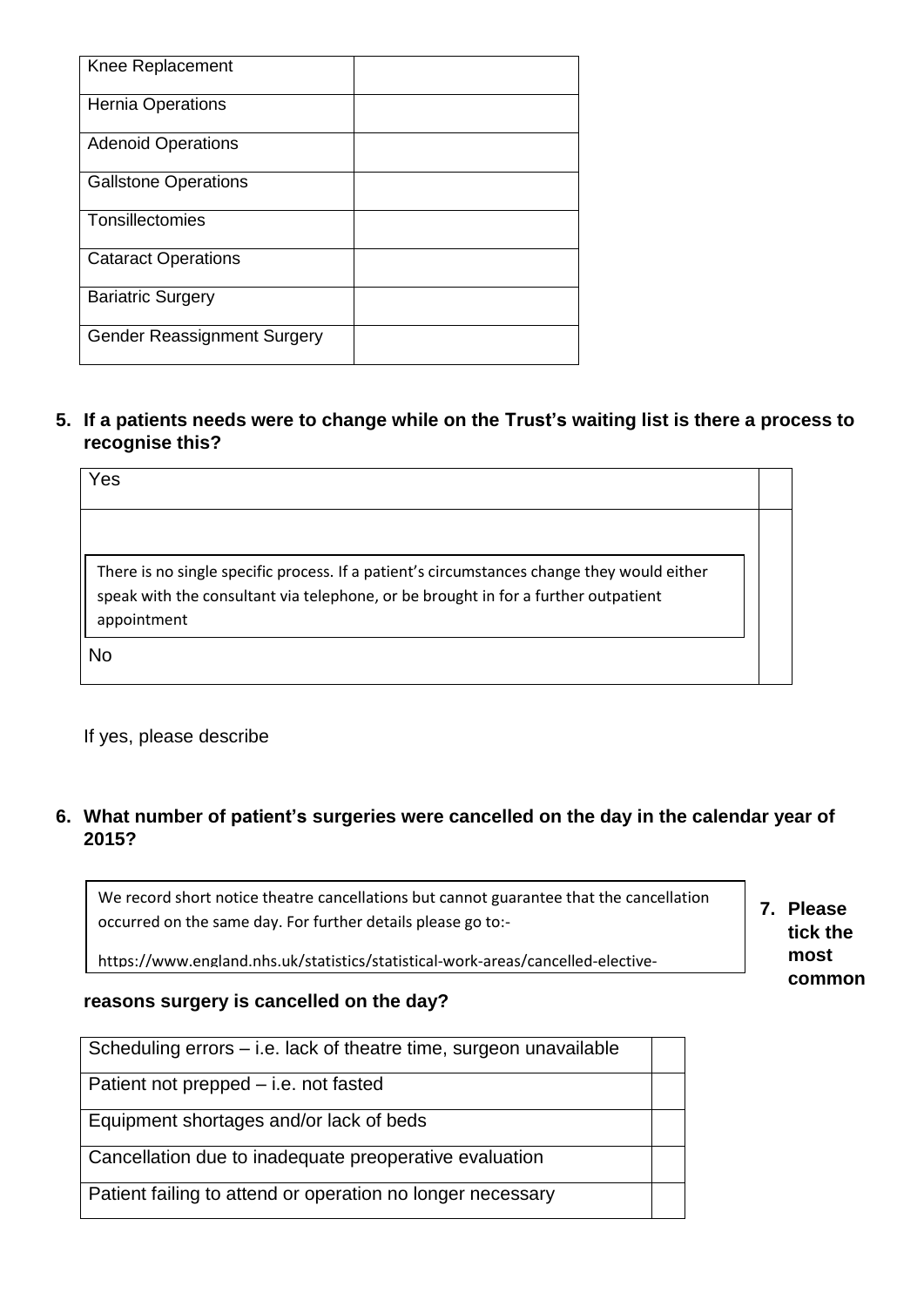| Emergency case superseding the elective schedule               |                   |
|----------------------------------------------------------------|-------------------|
| Medical reasons – on-going infection, illness of family member |                   |
| Low Staffing levels                                            |                   |
|                                                                | Other,            |
|                                                                | please<br>specify |

### **8. Have you implemented any improvement programs to improve access to meeting the (recommended) waiting time?**

| v<br>V |
|--------|
|        |
|        |
|        |
| v      |
| v      |
|        |

|  | Other,  |
|--|---------|
|  | please  |
|  | specify |

**9. Have you implemented any bans on out of area referrals for any types of elective procedures?**

| Yes |  |
|-----|--|
| No  |  |

|  | yes, for which<br>procedures? |
|--|-------------------------------|
|  |                               |

## **10. Do you notify patients of their rights under the NHS Constitution when the 18 week limit has been missed?**

| Yes |  |
|-----|--|
| No  |  |